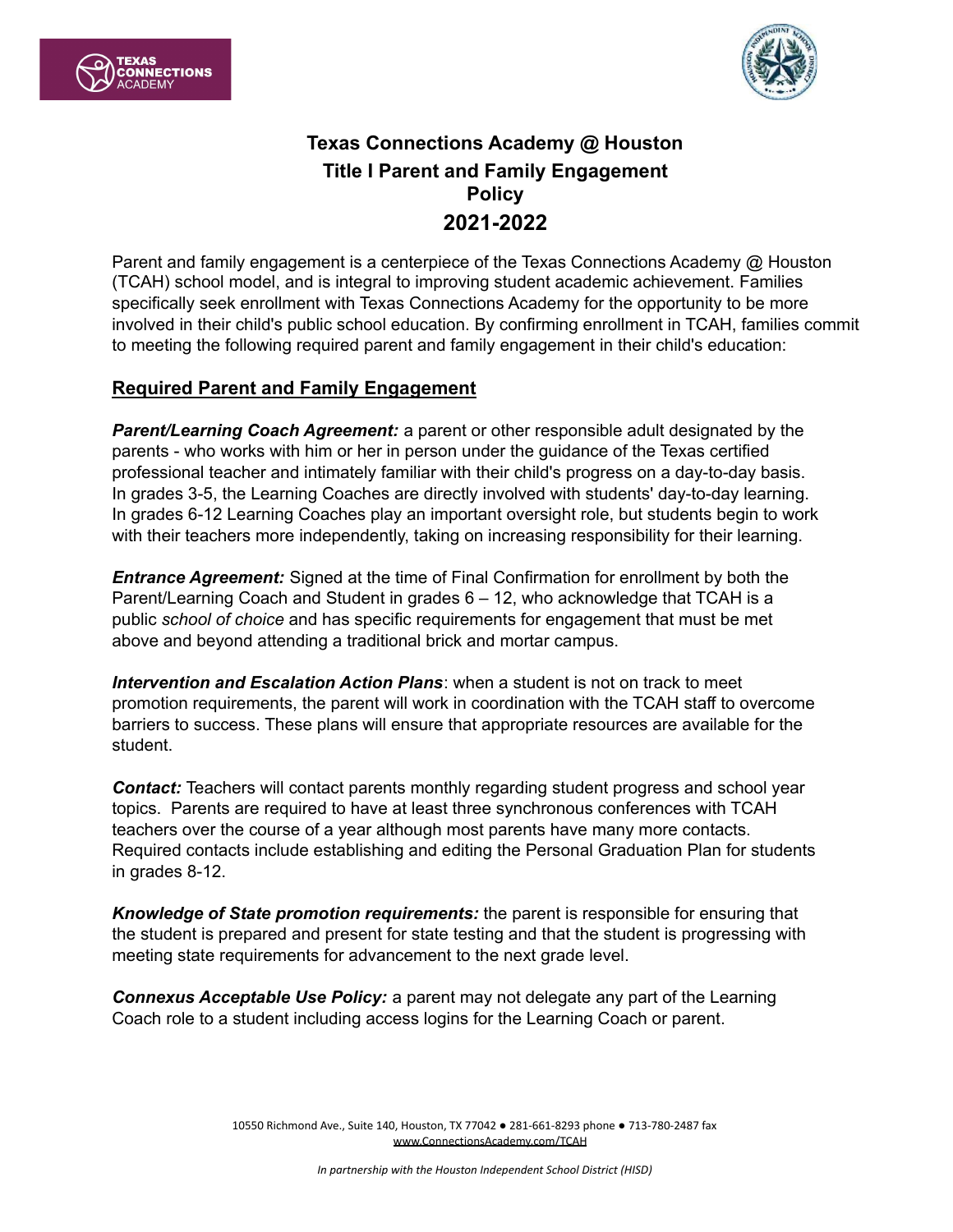



This policy describes how Texas Connections Academy @ Houston will put in.to operation additional programs, activities, systems and procedures for the engagement of parents in compliance with the requirements described in the Title I, part A program.

The following describes *9 ways* that TCAH will meet the Title I, part A program parent and family engagement requirements:

- 1. Conduct Fall and Spring Annual Meetings so that parents and stakeholders can learn about the Title I, part A program and requirements.
- 2. TCAH will offer Title I Parent Meetings for all parents to attend. These meetings will range in topics including participation in school and academic policies.
- 3. Notifications will be provided via Webmail and message board postings, and in an understandable and uniform format.
- 4. TCAH will distribute notifications that include:
	- a. A description and explanation of the curriculum
	- b. The forms of academic assessments used to measure student progress
	- c. The proficiency levels students are expected to meet (promotion standards)
- 5. TCAH will respond to requests made by parents of enrolled students regarding suggestions and to participate, as appropriate, in decisions relating to the education of their children. TCAH will offer materials, training and/or other enrichment opportunities for parents and staff in an effort to create a collaborative learning environment that foster high student achievement.
- 6. TCAH will provide opportunities for parents to provide feedback through campus based surveys.
- 7. TCAH will ensure that parents have both synchronous and asynchronous access to staff through several modes of communication which include: phone contact, Webmail communication, Live Lesson sessions, tools in the grade book, message boards, and occasional face-to-face contact in regions.
- 8. TCAH may offer volunteer opportunities for parents that will allow them to contribute to the operation of the school.
- 9. If the final TCAH parent and family engagement plan is not satisfactory to parents, then the school will submit parent's comments on the plan to Houston Independent School District's Department of External Funding to revise plan as advised.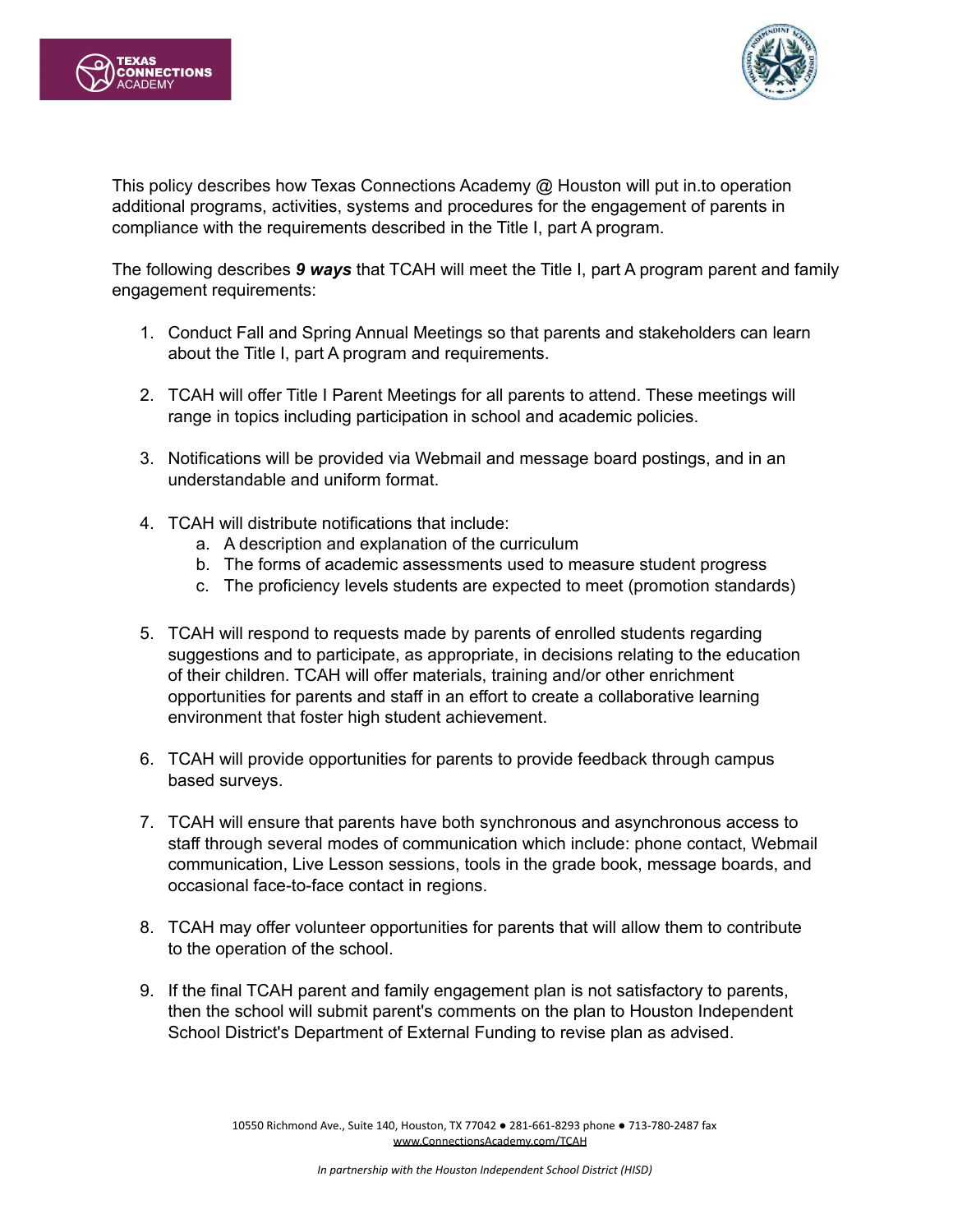



## **Defining Parent and Family Engagement**

Texas Connections Academy @ Houston **defines parent and family engagement as:**

The participation of parents in regular, two-way, and meaningful communication involving student academic learning and other school activities. This type of participation affirms that:

- 1. Parents play an integral role in assisting their child's learning
- 2. Parents are encouraged to be actively involved in their child's education at school
- 3. Parents are full partners in their child's education and are included, as appropriate, in decision-making and on parent meetings to assist in the education of their child
- 4. Parents will be involved in activities that are in compliance with the Title I, part A program. Building Capacity for engagement at Texas Connections Academy @ Houston

There are several areas in which TCAH meets the definition of parent and family engagement:

#### *Parent's role and training*

- Parents take the role of Learning Coach (unless the parent officially designates another individual in Connexus) which involves:
	- o Daily oversight of student work\* *(students in grades 3-12}*
	- o Marking lessons complete *students in grades 3-8)*
	- o Recording attendance *students in grades 3-12}*
	- o Setting up the student's scheduler *(students in grades 3-8)*
	- o Regularly checking Webmail /home page alerts *(students in grades 3-12}*
	- o Contacting teachers as requested/needed *(students in grades 3-12)*
	- o TCAH provides online Learning Coach and school orientation training for parents and designated Learning Coaches.
	- o TCAH also provides access to online handbooks, school newsletters, and online help topics in n the Virtual Library.
	- o TCAH provides Parent University, a series of trainings that assists parents and Learning Coaches in facilitating a high level of student achievement.

#### *Teacher's role and training*

- TCAH teachers are selected using a thorough application and interview process that ensures highly qualified, Texas certified teachers.
- Teachers will provide instruction through a variety of virtual methods of teaching and learning approaches along with several skill building programs and interventions.
- Teachers will interact daily with students synchronously and/or asynchronously using Webmail messages, message board postings, phone conversations, Live

10550 Richmond Ave., Suite 140, Houston, TX 77042 ● 281-661-8293 phone ● 713-780-2487 fax [www.ConnectionsAcademy.com/TCAH](http://www.connectionsacademy.com/TCAH)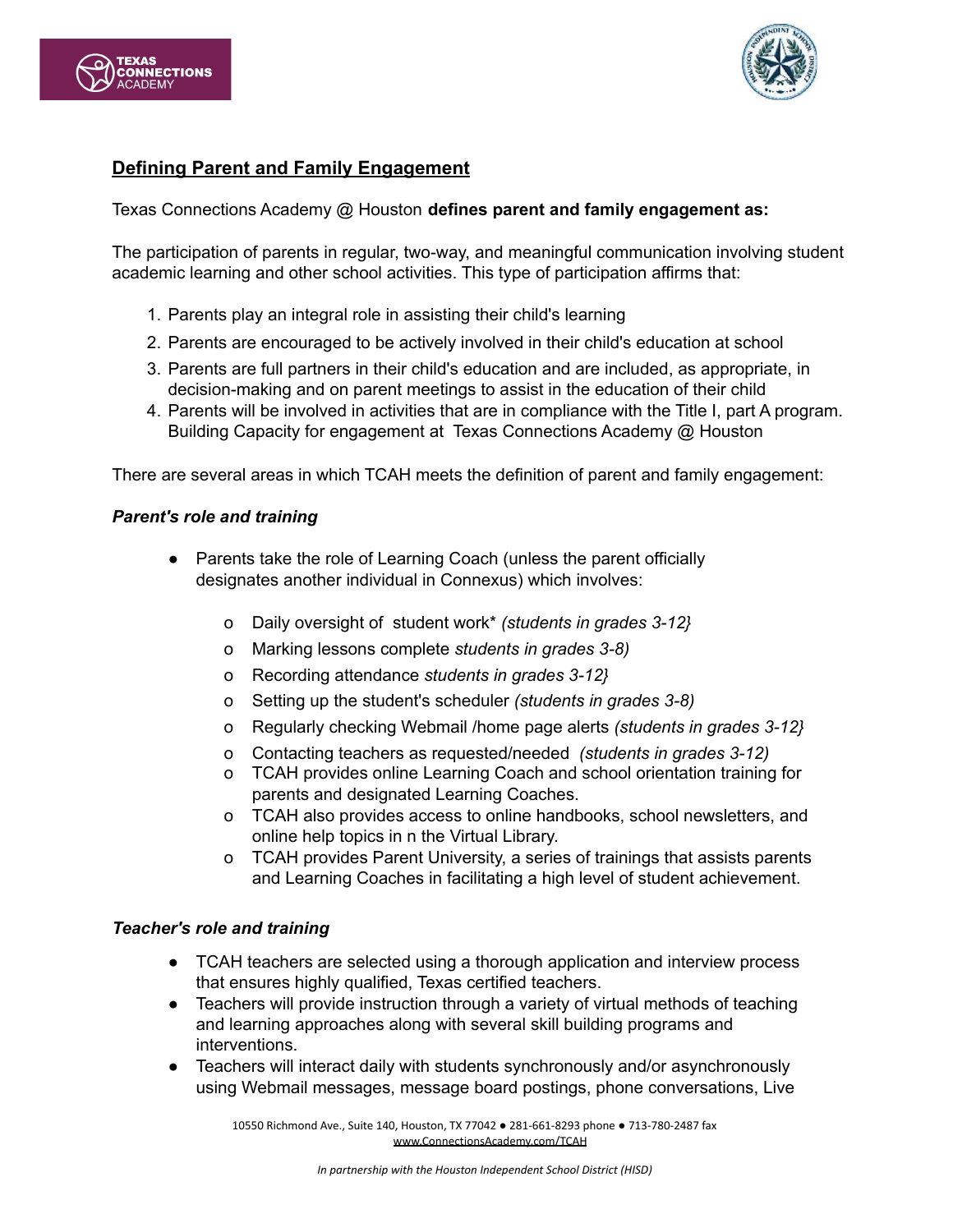



lesson ® sessions, communication tools in the grade book, and/or face-to-face interactions (when and where offered, offering is limited).

- For struggling students, the teaching staff will meet as a "Student Support Team" (SST) to review and address student concerns, and develop and intervention plans collaboratively with the student's parent/Learning Coach. The plan will be documented and monitored over the course of the intervention timeline.
- TCAH teachers and staff will receive high-quality and ongoing professional development that drive toward proficiency on state academic standards including state assessments.
- The campus-based professional development equips teachers with the following:
	- o Implementation of the Texas Essential Knowledge and Skills and student success on STAAR.
	- o Strategies and best practices for virtual learning and instruction, including working effectively with parents/families
	- o Effective use of and navigation of Connexus
	- o How to develop Personalized Learning Plans and individualize instructional programs, including communication with parents regarding instruction
	- o Various forms of assessments and how to guide instruction
	- o Knowledge of school processes and policies
	- o How to foster an online learning environment.

#### *Parent Participation*

- TCAH parents have multiple opportunities to participate and shape the overall school experience through: field trips, parent meetings, and various school outreach activities (Community Coordinators and Club Orange).
- TCAH parents also have various ways to submit feedback on a regular basis, through TCAH and HISD annual surveys, Webmail and phone communications, the five star rating systems embedded in Connexus lessons, as well as the feedback button located in Connexus.

#### *Parent Accessibility*

- TCAH makes effective use of all available technologies (School Banner and To Do List on the User Page, Webmail, Live lesson sessions, message boards, telephone <including automated calls and conference lines for meetings>, grade book feedback tools, newsletters, and Data Views) to communicate and distribute information to parents, who are typically online each school day to monitor school attendance and academic progress. Regular grade level and school newsletters and school-wide Webmail's announce upcoming school events and information, and message boards.
- Official communications from the school about compliance with school engagement or discipline issues are discussed over the telephone followed up in Webmail and also provided to the family in hard-copy mail.
- The school develops and makes available in Connexus, a

10550 Richmond Ave., Suite 140, Houston, TX 77042 ● 281-661-8293 phone ● 713-780-2487 fax [www.ConnectionsAcademy.com/TCAH](http://www.connectionsacademy.com/TCAH)